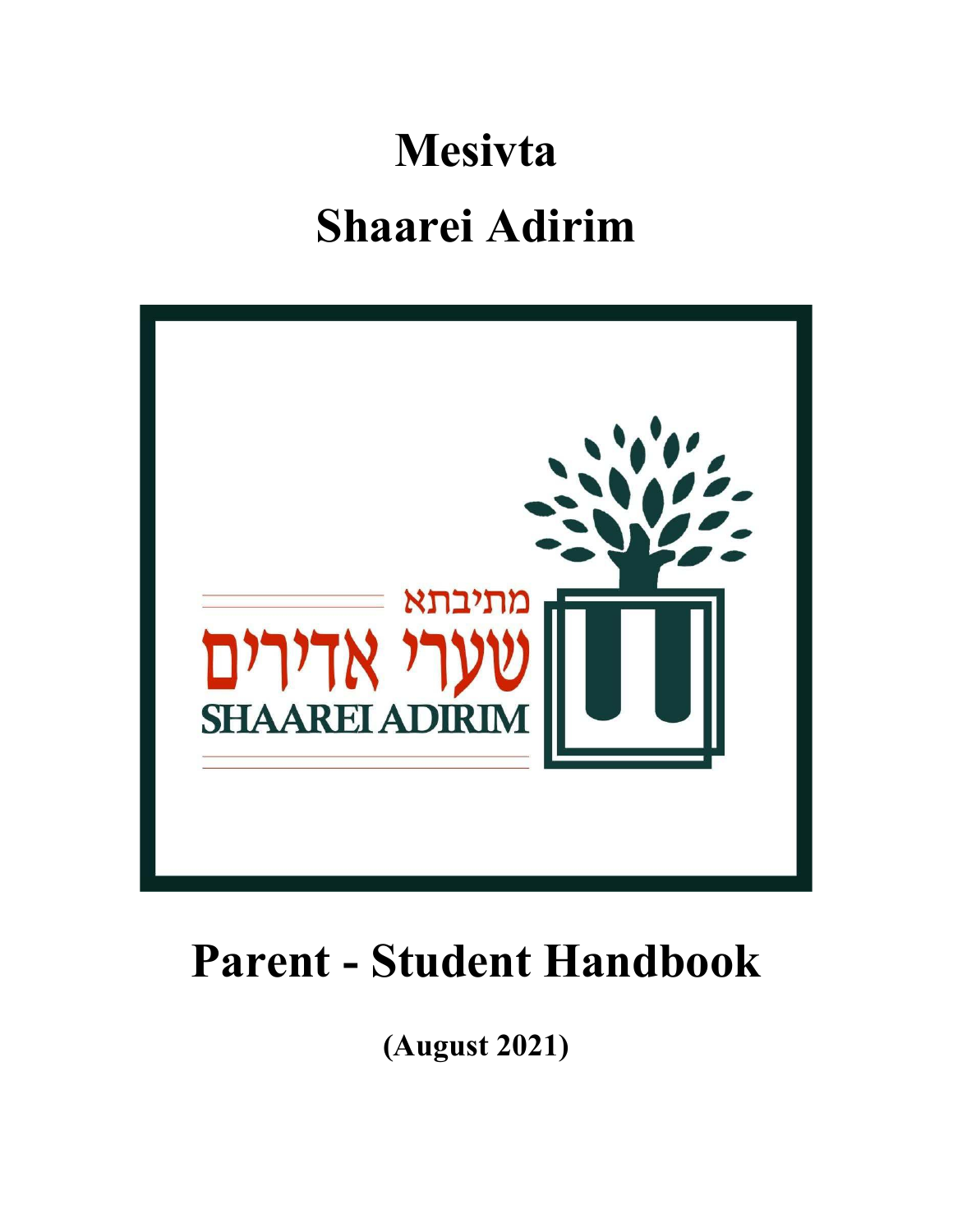#### **This Handbook**

The purpose of this Handbook is to provide talmidim and their parents with a clear understanding of the expectations in attending Shaarei Adirim, so that each talmid can thrive and achieve maximum success in Yeshiva.

Please note the broad comprehensive nature of this handbook may be overwhelming to the reader. The reader is advised that our intention is not to give an overwhelming set of directives, rather it is an effort to be as clear as possible as to the expectations of Shaarei Adirim. We aim to offer a very structured environment, while at the same time we are very understanding and flexible in allowing talmidim to acclimate to Shaarei Adirim. We continue to be flexible within our structure for as long as we are sharing in the chinuch of our talmidim.

#### **What is a Yeshiva**

A Yeshiva is a ``cauldron" where Torah values "boil". A bochur in Yeshiva becomes infused with Torah values to last a lifetime. The endless hours of learning Torah, the constant guidance from Rebbeim and the shared mission of all involved to bring talmidim closer to Torah and Hashem is what defines a Yeshiva.

#### **What is a ben Torah**

Just as a son is representative and reflective of his parents, both in his physical features as well as his mannerisms and emotions, a ben Torah is representative and reflective of his connection with Torah in his behaviour and actions.

#### **Shaarei Adirim**

At Shaarei Adirim our mission is to empower our talmidim to be true bnei Torah. Inspiring lifelong growth, through building confidence and a can do attitude, and by nurturing life skills

We aim to imbue our talmidim with self-confidence, motivation, perseverance, and responsibility, so that they may shine in their own individual way, and be inspired to succeed in all facets of their lives. We guide, nurture, and train our talmidim through real life training and scenarios, and we challenge them to develop the skills they will need as adults.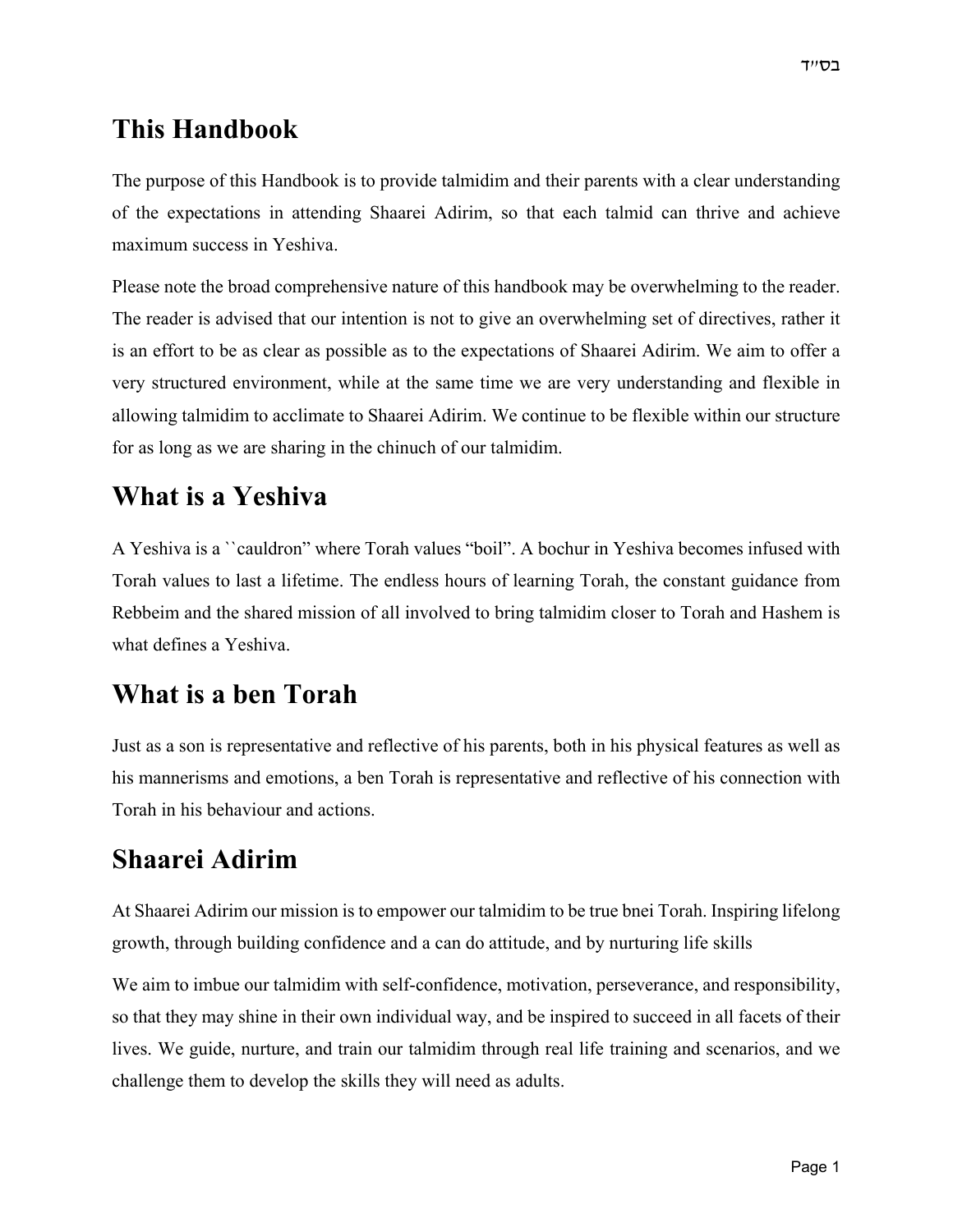#### **Talmidim of Shaarei Adirim Code of Conduct**

- "Be where you gotta be"
- "Do what you gotta do"
- "Don't kvetch"
- Know "There is no such thing as I can't"

Each Bochur should strive to demonstrate expected behaviors which make up the Talmidim's Code of Conduct.

#### **Classroom Management**

A brain surgeon in the middle of surgery cannot stop for anything that is not directly relevant to the specific surgery he is performing. Rebbeim and teachers are engaged in brain surgery for the entire class and cannot stop for anything that is not directly relevant to the class they are teaching. Therefore at Shaarei Adirim if a Rebbi feels or notices any situation that needs attention and that is not directly relevant to his lesson he will give the talmid a note to go visit Rabbi Gaffen so that the matter can be resolved. THIS IS NOT DISCIPLINARY ACTION and should NOT be viewed as such. Rebbi or teacher simply does not address any other matter during class.

This can be simplified in two statements:

- 1. Rebbi/Teacher does not teach and do something else at the same time.
- 2. Rebbi/Teacher does not listen to two people talking at the same time

#### **Student Services**

Rabbi Gaffen oversees student services - this includes daily distribution of medications, maintaining refill orders (if needed), IEP and 504 plan integration to the extent possible, maintaining up to date evaluations and assessments, and implementing and maintaining additional professional services when needed.

#### **Medication**

Any talmid who has a prescribed medication must take his medication daily including Friday and Shabbosim, as well as off Shabbosim and Fast days. Medications should be turned in to Rabbi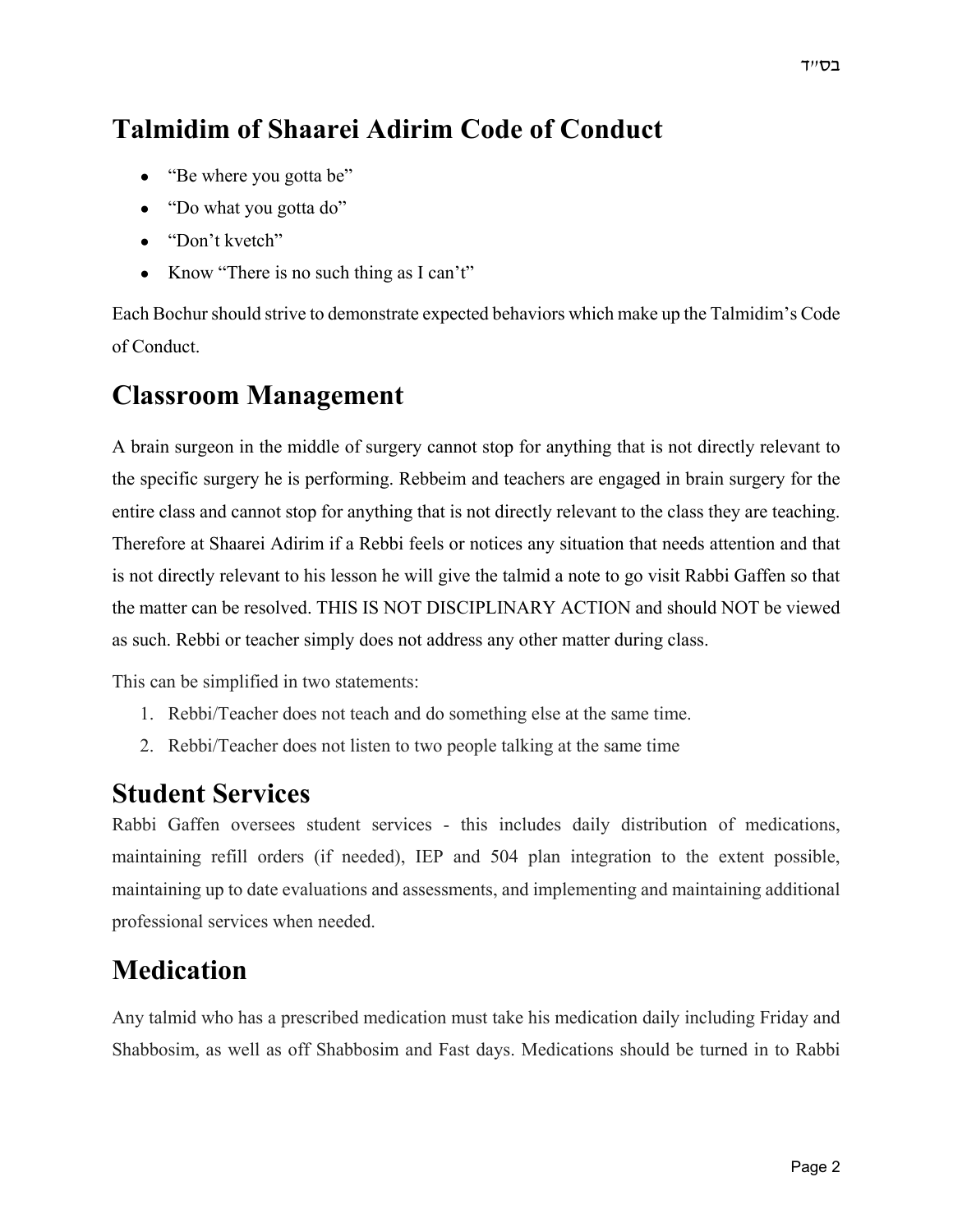Gaffen for daily administering and medication regimens should be communicated to Rabbi Gaffen as well.

Mesivta Shaarei Adirim requests a full physo/edu evaluation as recent as 3 years from every talmid. Exceptions are:

- 1. A talmid is in the ongoing care of a physician for a longer period of time.
- 2. Talmidim who have completed 1 full year in the Yeshiva and the Hanhala does not have any medical concerns

The Hanhala reserves the right to initiate the evaluation process for any bochur deemed appropriate.

Discontinuing medication or not taking medication on non-classroom days or bein hazmanim must be approved in writing by a medical professional, after consultation with a member of the Hanhala, and must have final approval from Rabbi Elbaum, unless there is health risk involved, in which case the doctor's directive will suffice.

#### **Dress Code**

The Yeshiva's dress code enables each bochur to identify himself as a ben Torah. It is the talmid's responsibility to ensure that he is in compliance with these guidelines.

It goes without saying that all halachic requirements, including Minhagei Yisroel must be observed at all times. Hair length and hairstyle must also conform to halachic requirements. In addition hair must also be befitting a Ben Torah and should not be longer than 3 centimeters.

**The dress code to be observed in Yeshiva and around town, and for all Yeshiva functions, both on and off campus is:**

- Only solid black velvet Yarmulkas may be worn
- Hat and jacket must be worn for all Tefilos and when otherwise instructed
- Full button-down, white "dress-type" shirts with collars.
- Shirts must be tucked in at all times.
- Only the collar button may be worn open.
- Both an undershirt and tzitzis must be worn. Tzitzis DO NOT qualify as an undershirt, however non-mesh or non-see-through undershirt-tzitzis do qualify as both tzitzis and undershirt.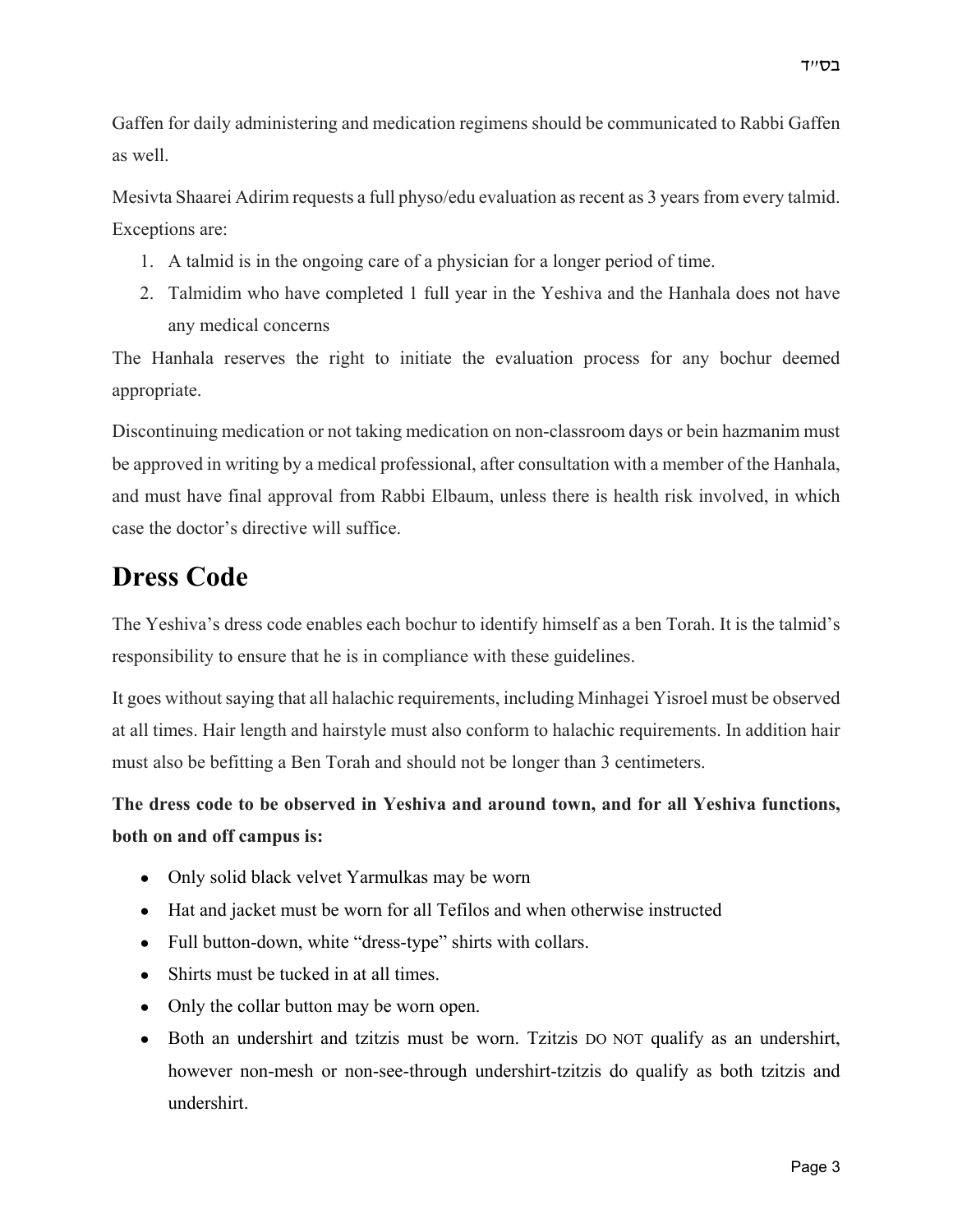- Pants: Only black blue or dark grey pants. No jeans of any color; no "cargo" or "painter's" pants; and no "baggy-style" jogging or sweat pants, no skinny pants, and no jeans style pants. No Tyro's.
- Shoes or all black sneakers (no colored soles or other markings). Clogs (backless shoes), slippers, and crocs are not permitted. Any type of sneaker is allowed for PE and electives.
- Socks must be worn at all times, and must cover approx 6 inches past the ankles.
- No hoodies or sweatshirts are to be worn in Yeshiva or outside of the dorm, even when stepping into the back to make a phone call or running out to quickly pick something up or similar.

#### **Park/Gym dress codes:**

- Undershirt and tzitzis must be worn at all times. Undershirt-tzitzis DO NOT qualify for both when not wearing a shirt to play ball.
- No tank top or sleeveless t-shirts or undershirts, or tight fitting apparel.
- Only T-shirts befitting bnei Torah are to be worn, Yeshiva reserves the right to deem any T-shirt unbefitting a ben Torah.
- Long pants are strongly encouraged.

#### **Dorm and sleeping:**

- A shirt MUST be worn at all times.
- A robe MUST be used when changing outside of a locked bathroom
- Absolutely NO sleeping without a shirt, even when covered by a blanket.

**Although the full Yeshiva dress code is not in effect bein hazmanim, bochurim MUST maintain a mode of dress befitting a ben Torah at all times even during bein hazmanim.**

#### **Cholov Yisroel**

Shaarei Adirim follows the psak of Reb Moshe Feinstein regarding cholov stam, as such Yeshivos were never permitted by Reb Moshe to use cholov stam so in Yeshiva and Yeshiva's dorms Cholov Stam products are not permitted.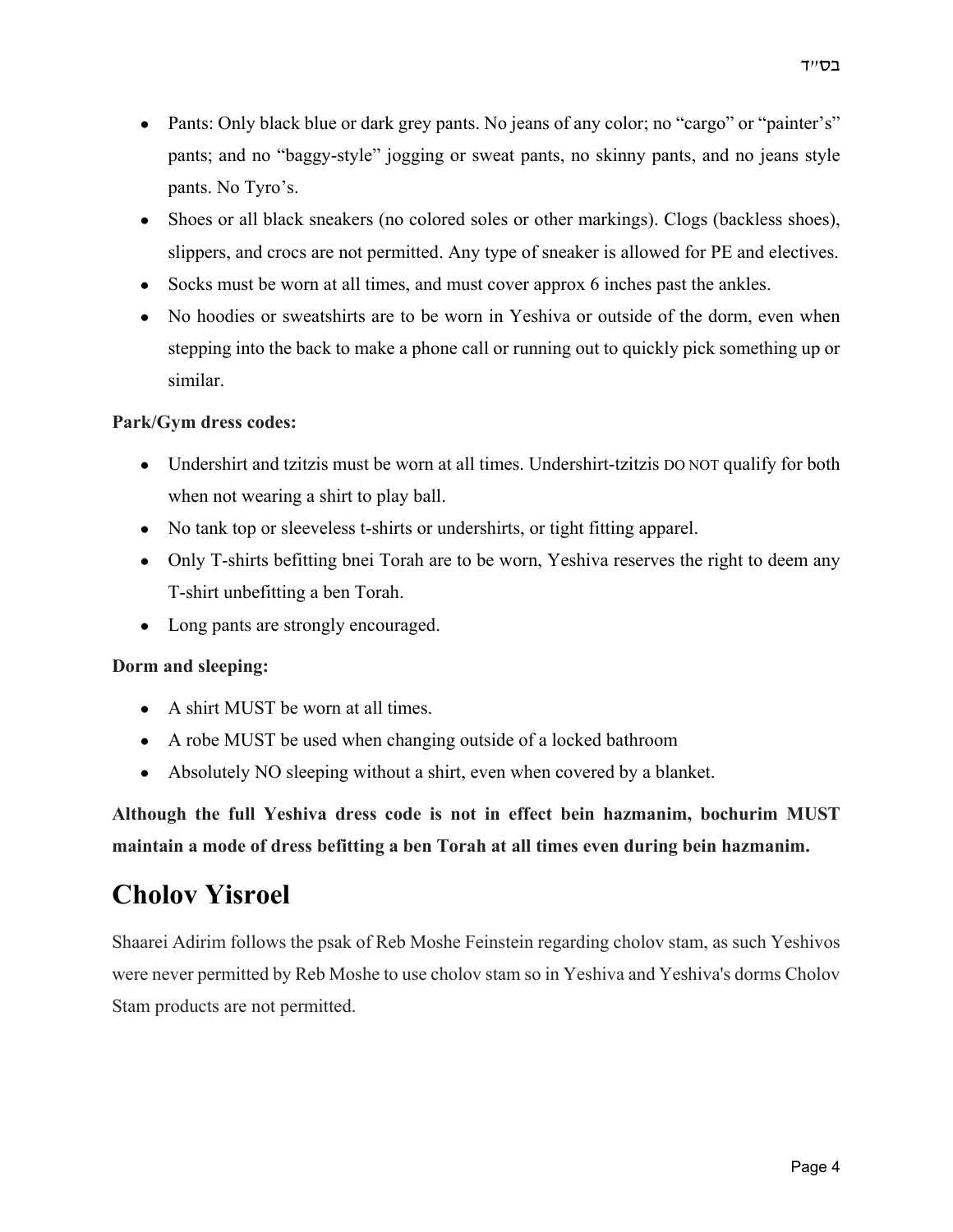#### **Electronics Policy**

At Mesivta Shaarei Adirim we strive to empower our talmidim to be successful bnei Torah throughout their lives. Our Gedolim have spoken of the many dangers of different forms of technology and the potential dangers to the growth of our precious children. While technology is here to stay and the need for education in its proper use will be addressed in Yeshiva. Many items are detrimental to the goals and safety of the Yeshiva. Our responsibility to ensure the safety of each and every bochur is something we take very seriously. Therefore the following policies will be in effect:

- 1. No cell phones of any kind or internet and video capable devices may be brought to Yeshiva, or kept in the possession of any bochur in Yeshiva in town or out of town.
- 2. No internet or video capable devices or radio may be brought to the dorm.
- 3. Only cell phones purchased from the Yeshiva may be used during the zman. These will be available for purchase from the Yeshiva for \$75 at the beginning of the year.
- 4. No smart watches of any kind anywhere, regardless of connection.
- 5. During Bein Hazmanin and other breaks from Yeshiva Parents may decide to allow talmidim a tagged device. This includes sharing or usage of any device. In other words even parents may NOT share their untagged device with bochurim to be used.
- 6. ONLY TAG IS ALLOWED, NO OTHER FILTER OR CONTROLS ARE ACCEPTABLE. **Please note TAG has been proven by far to be the most successful filtration, however even TAG is not foolproof by their own admission and the best policy is no internet device being allowed unattended.**
- 7. No bochur may have a social media presence at any time including bein hazmanim. This includes Facebook, twitter, snapchat, instagram and all the many other platforms. If a bochur thinks there may be an exemption for him to have a social media presence, he must get prior approval from Rabbi Ausband. There are no exceptions or excuses for not being aware of Yeshiva's social media policy. If there are any questions, it must be assumed it is prohibited until an exemption is granted.

These policies are subject to change as needed. Any bochur who knowingly breaks these policies will be subject to disciplinary action including but not limited to confiscation and destruction of the device and a \$1,000 fine\*.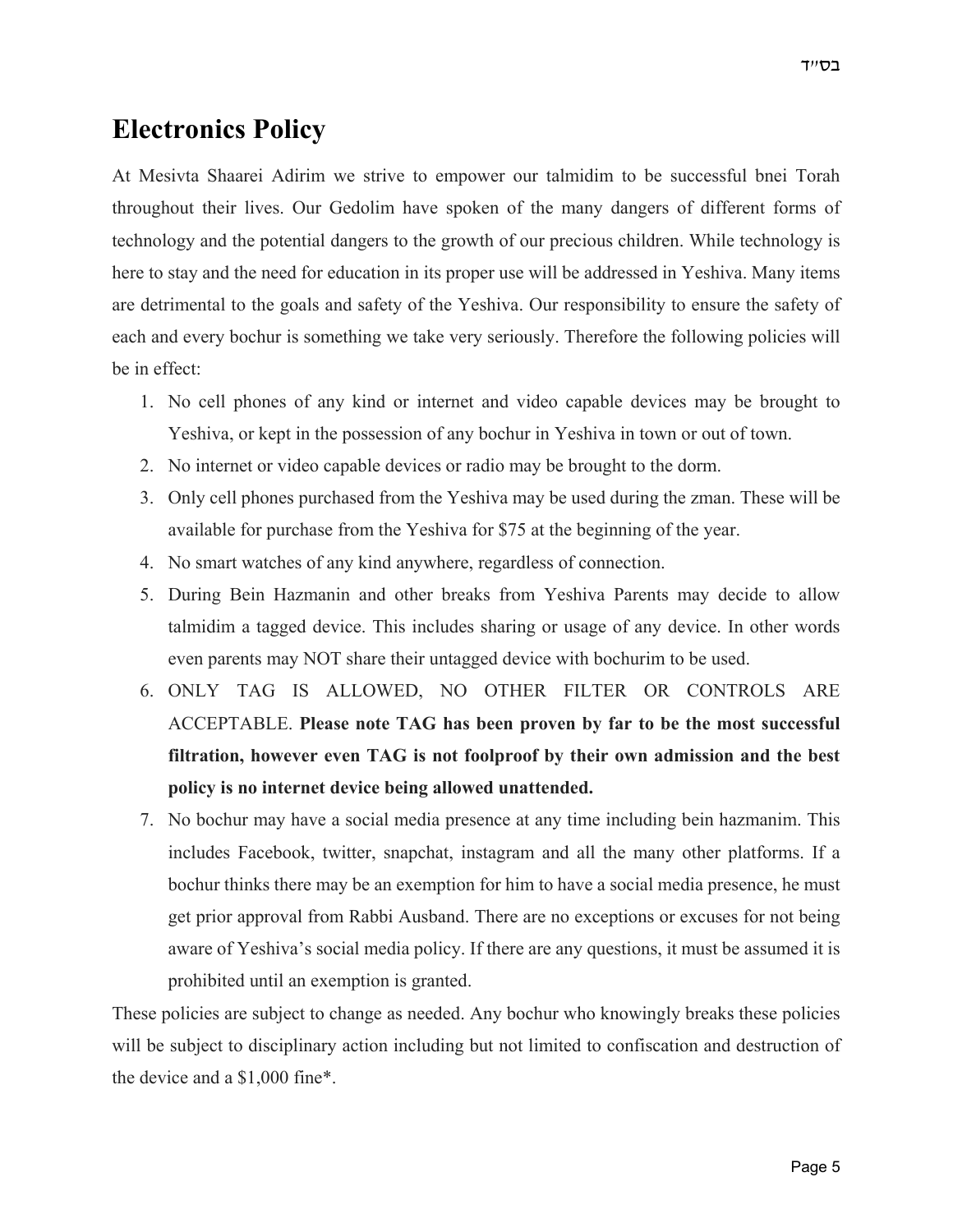This fine will need to be paid from the bochurs own money, NOT his parents or anyone else's money. If the bochur does not have the means with which to pay he will need to get a job to pay the fine.

*\* The severity of these issues is the cause for this extreme action. In the event a fine is given, the money will be gifted to a local Tzedaka and not refunded.*

#### **Leaving the Dorm**

Talmidim are not permitted to leave the dorm after they have been dropped off for the evening. The exception is Tuesday evening and erev Shabbos. Please see below for Tuesday and erev shabbos guidelines

#### **Perimeter for Tuesday & Friday**

Tuesday evening and erev shabbos, bochurim are allowed to go to specific stores only (Jewel-Osco, Kesher Stam, Tel Aviv Pizza, Kol Tuv groceries, North Shore Bakery, Great Chicago, Dollar Tree on Devon, Tel Aviv bakery, Hat Box, and Christina Cleaners). These excursions which are within the perimeter must be in groups of two or more, and must be called in and logged on VM before they depart and again upon return. All excursions other than the 10 listed above, must receive a verbal approval each time. A previous trip's approval even on the same day is not enough.

#### **Visiting the Dorm**

No outsiders, other than students from Shaarei Adirim, are allowed in the dorm.

#### **Dorm Search**

In order to ensure the ruchniyas and gashmiyas safety of all our talmidim, all dorms are subject to search at any time by the Hanhala.

#### **Dress Code around Town**

Bochurim must maintain yeshiva's dress code during after-hours, off-shabbosim, and bein hazmanim.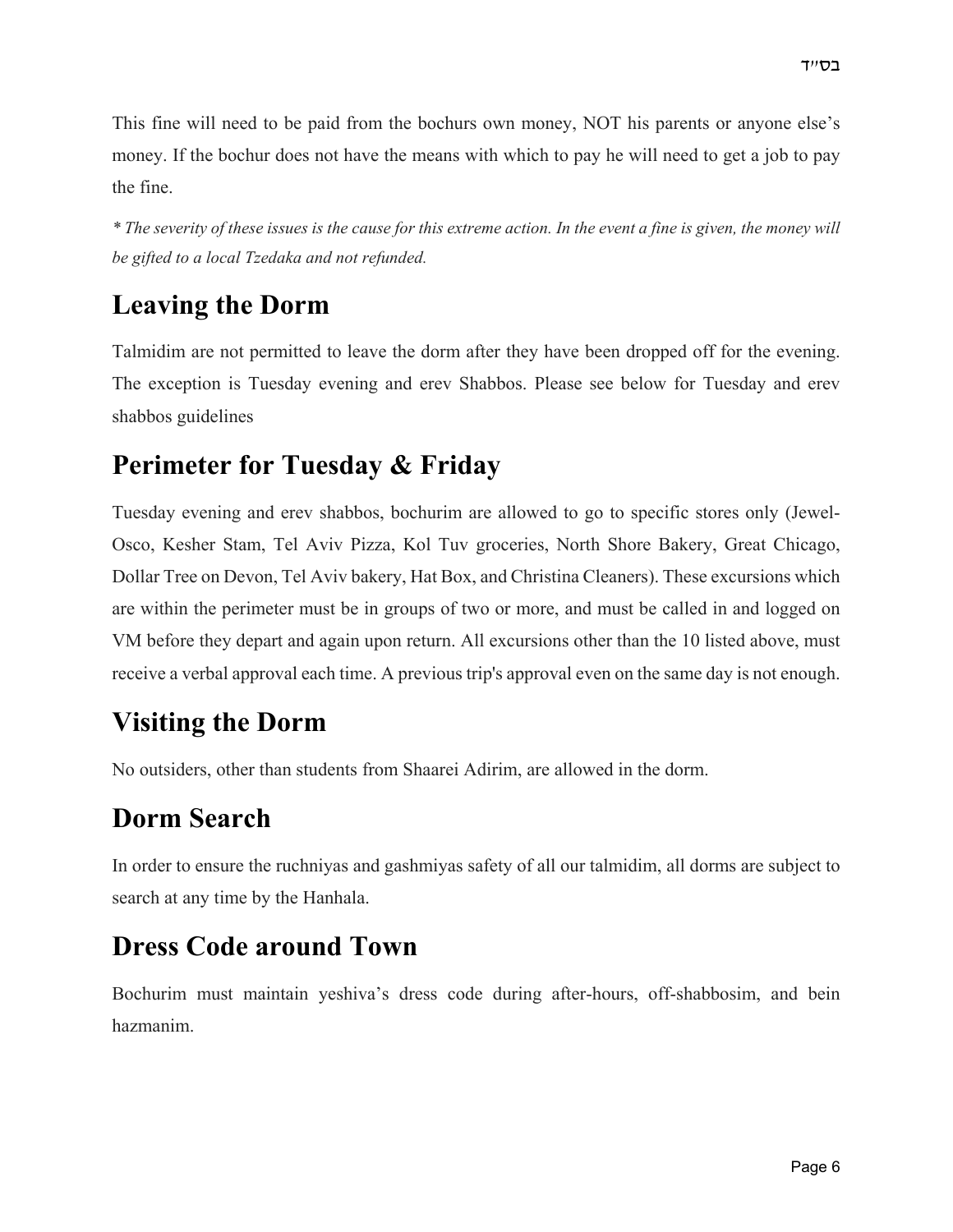#### **Visiting Houses of non-Yeshiva Friends**

Visiting houses of non-Yeshiva friends, including past talmidim of Shaarei Adirim is not permitted, unless otherwise approved. Socializing with talmidim who have been asked to leave Yeshiva is not permitted.

#### **Yeshiva Property Damage**

Intentional damage of Yeshiva property or KCT or the dorm will be billed to the bochur who is responsible for the damages. In cases of dispute regarding who is the responsible party, Yeshiva reserves the right to make a final determination. Yeshiva will assess the damage and bill accordingly, additional charges equal to and above the value of the actual damage may be assessed

#### **Hanging things on walls in dorms**

No bochur has permission to hang or post anything on the walls of Yeshiva or the dorm without permission.

#### **Writing on walls and furnishings**

Intentionally writing on the wall or furnishings of yeshiva even personal desks is subject to a cleanup and restoration fee of \$100 and higher.

#### **Ordering Food to Yeshiva**

Bochurim may order food to Yeshiva from local establishments. Food must not be delivered during class time. Yeshiva reserves the right to issue continued guidelines or revoke this permission if needed.

#### **Lockers**

Bochurim are assigned lockers. Lockers belong to Yeshiva and are subject to search at any time.

### **White Boards**

Only Rebbeim and staff are permitted to use the whiteboards unless specific permission has been granted.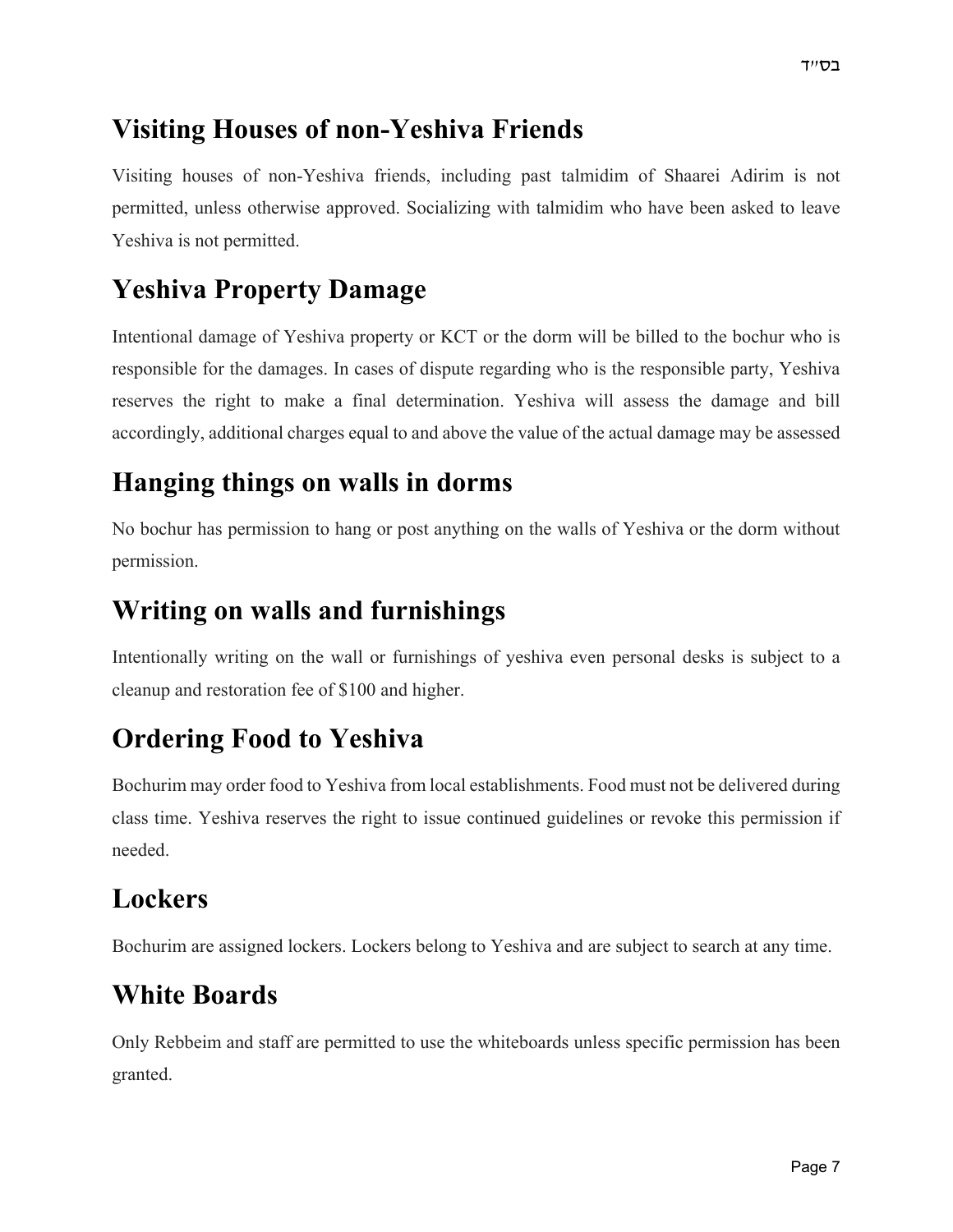#### **Davening 5 Pointers**

In order to set our talmidim up for success, the following conditioning is in place during tefilla.

- No walking out during davening
- No talking during davening
- Stand when the tzibur stands, and sit when the tzibur sits
- Hats, jackets, and tefillin must be worn until the end of davening
- Bochurim must remain in their table area throughout davening

#### **Bathroom During Davening**

If a bochur needs to use the bathroom during davening, he must get approval first. There is no leaving davening after the beginning of the second ashrei, during mincha or maariv.

#### **Soda, Slurpees, and Sugary drinks**

Slurpees, Soda or sugary drinks are not permitted in Yeshiva or the dorm at any time without express permission from Rabbi Ausband or Rabbi Elbaum.

## **Upstairs in KCT**

Talmidim have no permission to be upstairs in KCT at any time for any reason. Talmidim are to enter and exit through the rear left door of the building **ONLY** and to proceed immediately downstairs upon entering.

#### **Campus**

Yeshiva is a closed campus, and no bochur may leave campus for any reason without permission.

#### **Curfew**

Curfew for 9th and 10th grade is 10:45pm, 11th and 12th grade 11:00pm. No bochur should be on the phone after curfew, even if it's with his parents.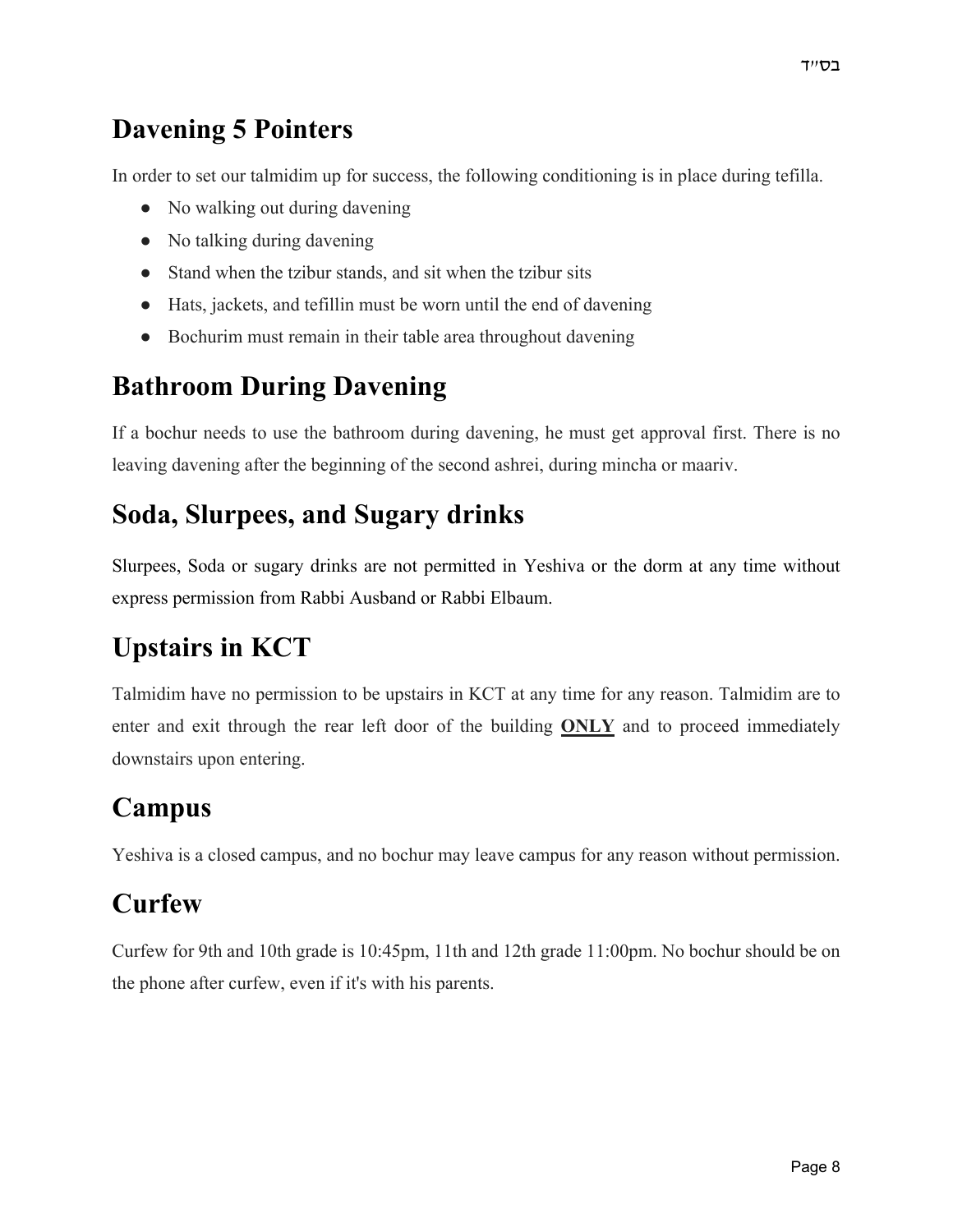#### **Smoking/Vaping and Alcohol**

Are not permitted. First time offense will be subject to a four week suspension, 2nd time offense will be subject to an 8 week suspension and so on 16 weeks, 32 weeks - you get the picture we don't tolerate it.

#### **Legal and illegal substance use**

Are grounds for automatic expulsion.

#### **Shabbos Schedule**

All in town and out of town bochurim are expected to partake in the full Yeshiva shabbos schedule, including seudos, any sedorim or oneg.

#### **Seudas Shlishis**

All in town and out of town bochurim are expected to participate in seudas shlishis in Yeshiva.

### **Motzaei Shabbos**

All in town and out of town bochurim are expected to participate in motzaei shabbos sedorim. Bochurim must come to the seder in a regular Yeshiva approved dress code. In town bochurim may have a parent text Rabbi Ausband to be excused.

#### **Travel to and from Yeshiva before and after the Zman**

All travel arrangements must be made so that talmidim do not have to leave early before breaks or return late. Please note breaks are already extended to be able to accommodate travel time needs. Any variance MUST be first be discussed with the Hanhala. Making travel arrangements without first receiving a variance is done at the risk of any loss that may be suffered if the Hanhala does not approve requested variance.

### **Motorized Transportation**

Bochurim are not permitted to control any form of motorized transportation, both for themselves or others, while Yeshiva is in session for any reason.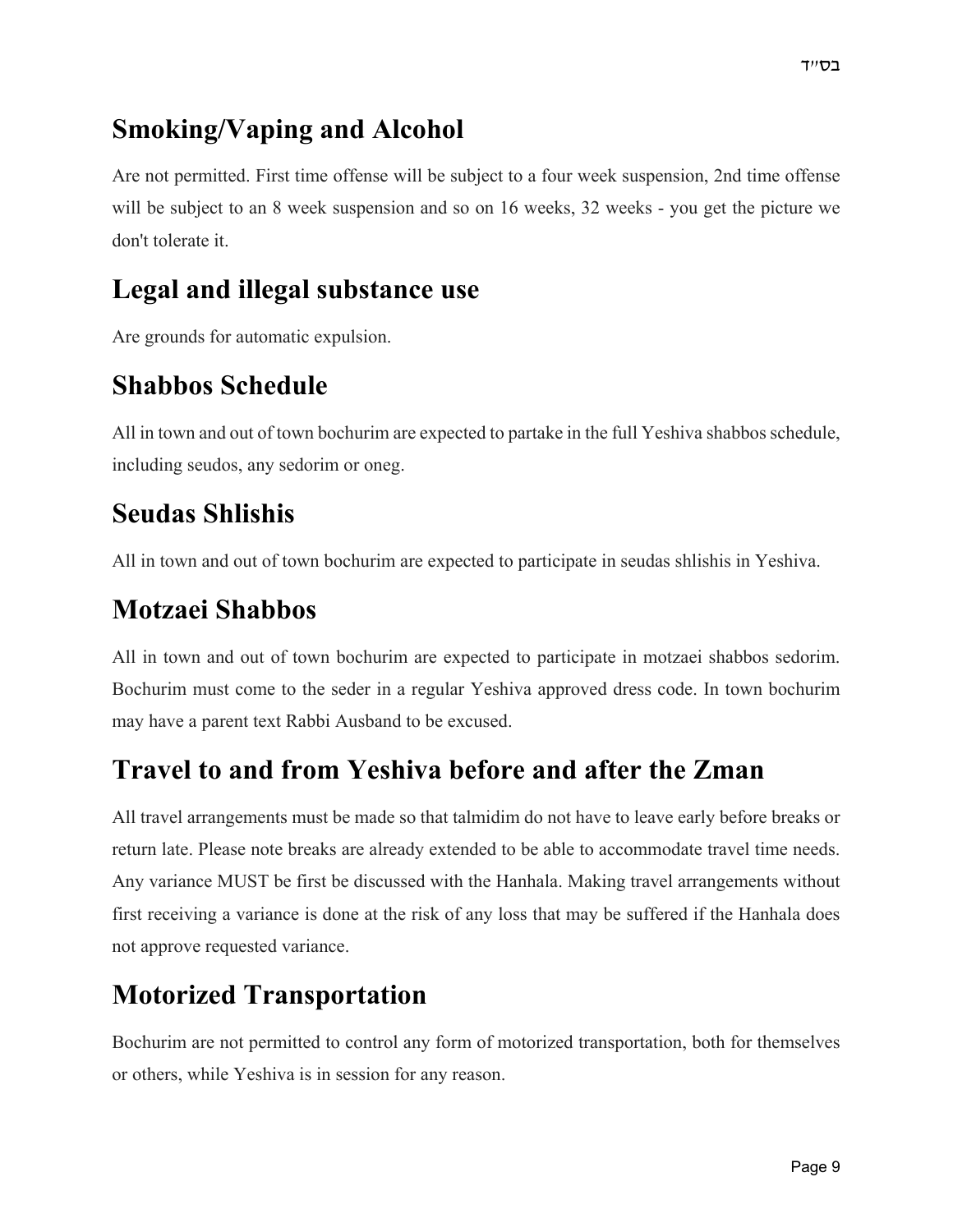#### **Driving Policy**

Bochurim are not permitted to drive while Yeshiva is in session for any reason.

#### **Everybody Dorms Policy**

Shaarei Adirim has an "EVERY BOCHUR DORMS" policy. What that means is as follows: Every bochur, regardless of in town or out of town, has the same guidelines for their "dorm". Some "dorm" in the dorm and some "dorm" at home, but the policies are the same:

**Some but not all of the practical ramifications of this policy are:**

- 1. In town bochurim must conform to the Electronics Policy even when they are home, and are only permitted to use approved electronic devices and phones in the evening, while Yeshiva is in session.
- 2. Online and offline computer games as well as all game devices are not permitted while Yeshiva is in session.
- 3. In town bochurim may not drive, even while at home on days that yeshiva is in session.
- 4. In town bochurim may not attend any concerts while yeshiva is in session.
- 5. In town bochurim must get permission from the Hanhala before accepting any waitering jobs over Shabbos.
- 6. In town bochurim must go to bed at their grade level curfew time.
- 7. No substance abuse of any kind is permitted and Yeshiva's substance abuse policy is applicable even during hours away from Yeshiva.
- 8. In town bochurim may not have a cell phone with texting capability on days that yeshiva is in session.
- 9. Yeshiva follows the psak of Reb Moshe Feinstein regarding Cholov Stam, as such Yeshivos were never permitted by Reb Moshe to use cholov Stam so in Yeshiva and Yeshiva's dorms Cholov Stam products are not permitted. However Reb Moshe did permit the use of Cholov Stam in the home and as such bochurim who dorm at home may partake of Cholov Stam products at home if that is already your minhag.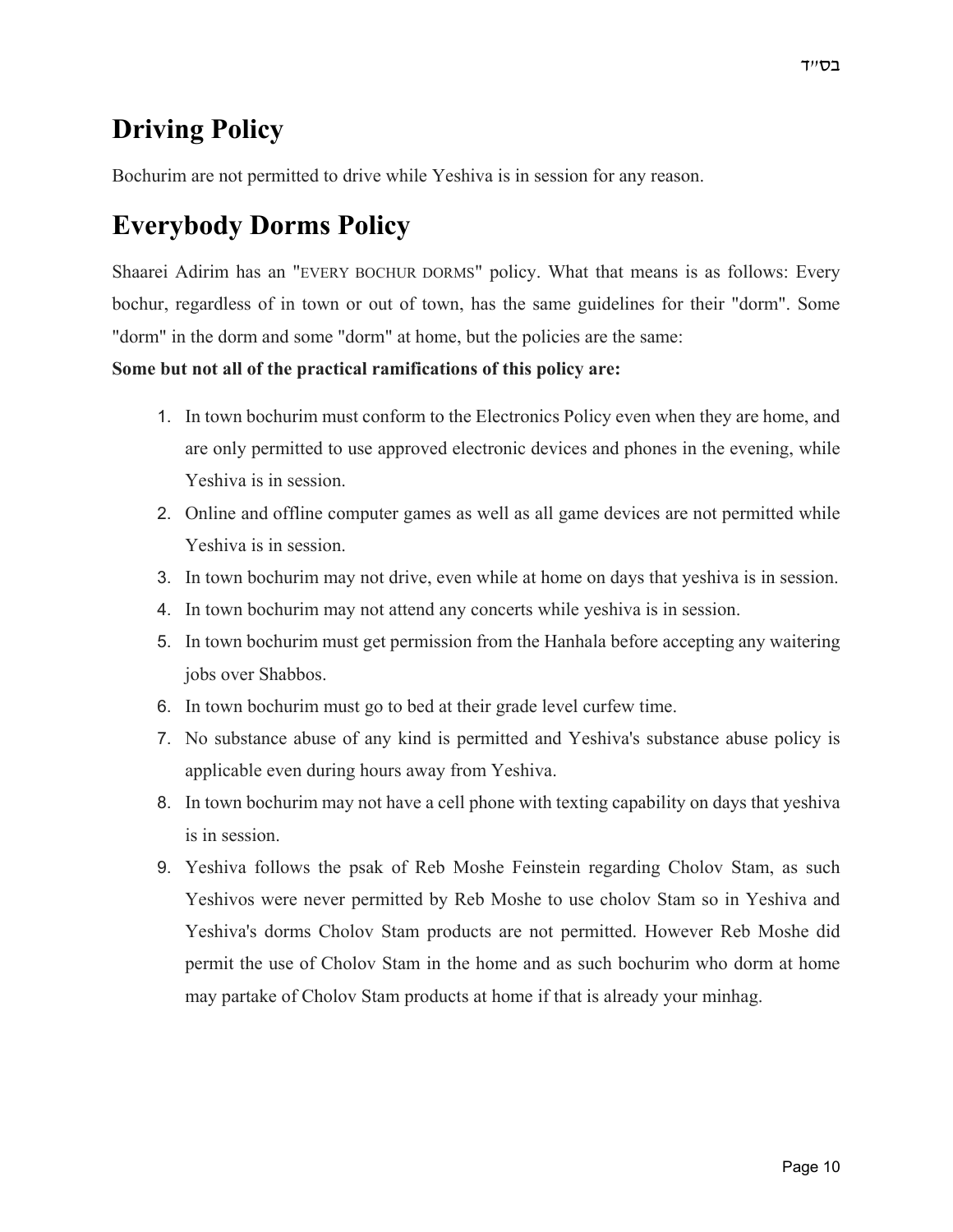#### **Profanity and** *nivel peh*

Language and verbiage must always be befitting a ben Torah. Any talmid using profanity will be subject to a minimum 24 hour suspension. The Hanhala reserves the right to determine what is profanity. *Nivel peh* may also be subject to 24 hour suspension or more.

#### **Yeshiva Environment**

Mesivta Shaarei Adirim maintains a Yeshiva environment befitting bnei Torah at all times. Therefore the Hanhala reserves the right at any time to restrict any behavior, mode of dress, use of technology, as well as any action form of discussion, language, communication, gesture, or anything not mentioned in this handbook that the Hanhala deems unbefitting bnei Torah and a Yeshiva environment.